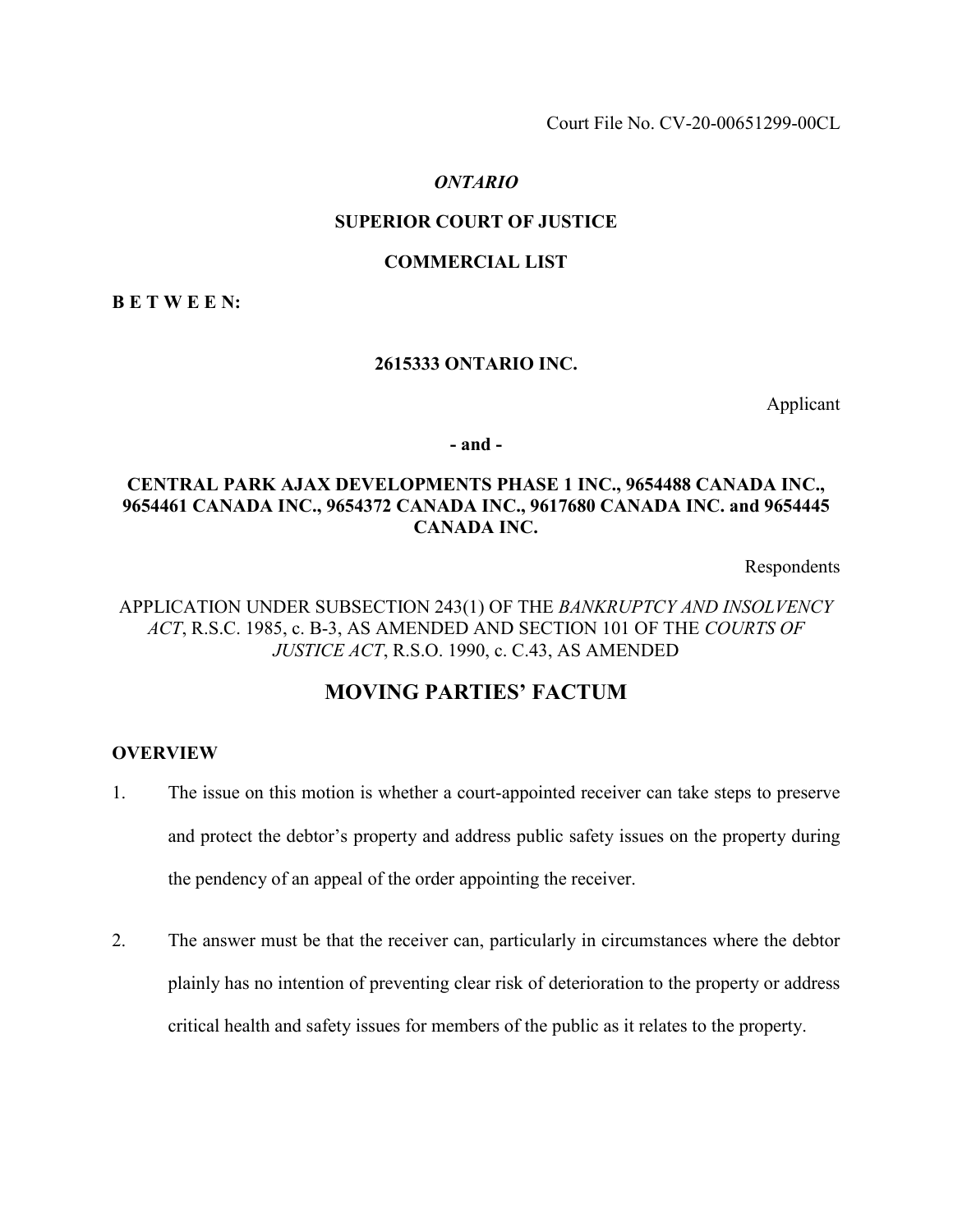3. That is the case here. The Respondents have failed to manage the property that is the subject of this proceeding (the "**Property**") in a commercially reasonable fashion, have failed to insure it, and have expressed no intention of remedying these issues. The Respondents appear more interested in nothing being done with respect to the Property at all.

#### **FACTS**

- 4. Pursuant to an order of this Court dated April 15, 2021 (the "**Appointment Order**"), RSM Canada Limited was appointed as receiver (in that capacity, the "**Receiver**") over the Property. The Property includes certain lands and premises in Ajax, Ontario.<sup>1</sup>
- 5. When the Appointment Order was made, the Receiver and the Applicant understood the Property to consist of a parking lot – vacant land. When the Receiver attended at the Property shortly after its appointment, however, it discovered that the Property also included at least seven commercial units (the "**Units**").<sup>2</sup>
- 6. Three of the Units are vacant (the "**Vacant Units**"). They are dilapidated, damaged, and infested by mould. It is evident that people are accessing the Vacant Units to remove copper wiring, vandalize and seek shelter there. One of the tenants of the Units ("**Hughes**") advised the Receiver that such persons are likely coming from a nearby homeless shelter.<sup>3</sup>

<sup>1</sup> First Report of the Receiver dated May 14, 2021 at para 1 (the "**First Report**"), Motion Record ("**MR**"), Tab B.

<sup>&</sup>lt;sup>2</sup> First Report at paras 8, 10 and 14, MR, Tab B.

<sup>&</sup>lt;sup>3</sup> First Report at paras 11-12, MR, Tab B.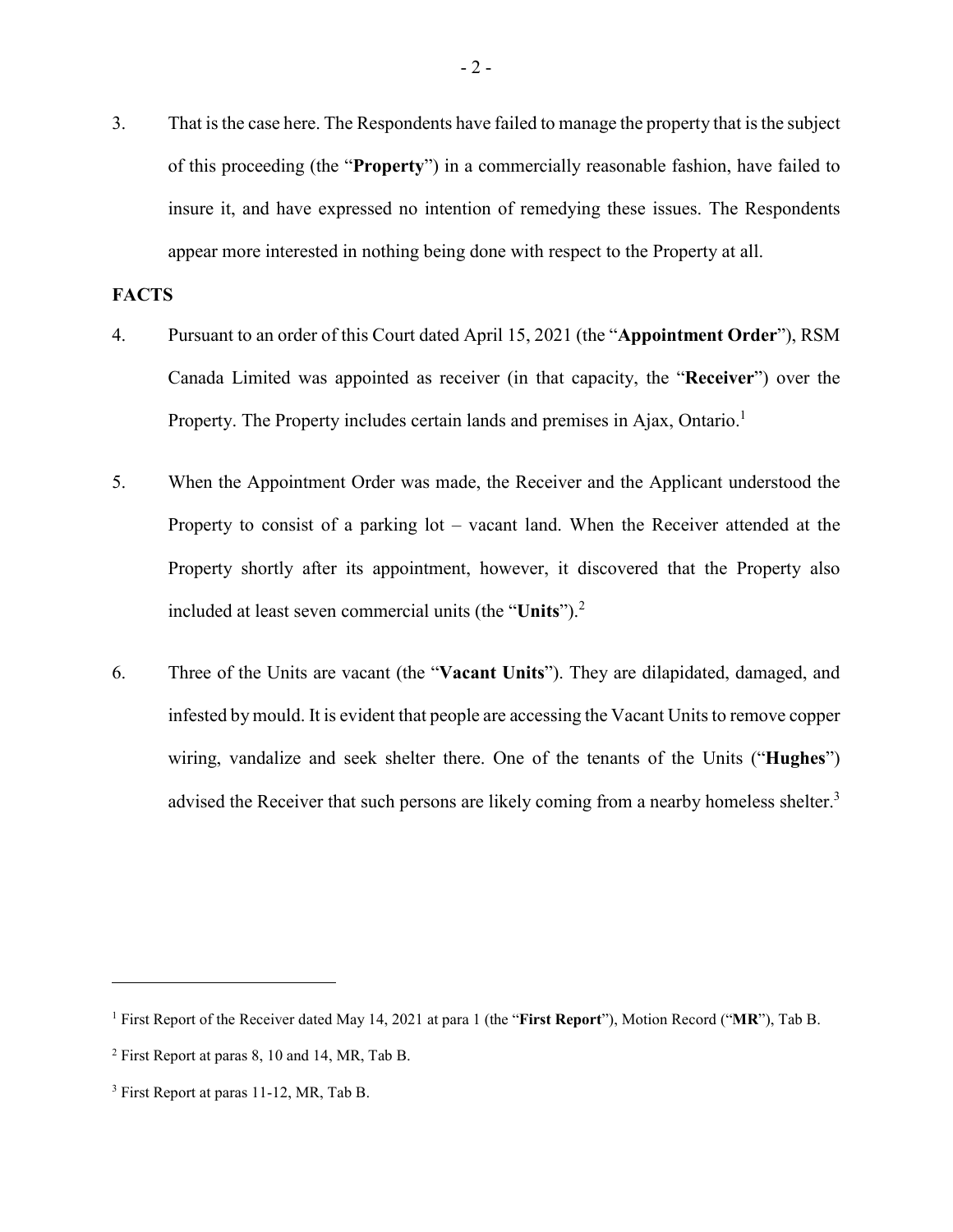- 7. The Receiver also learned from Hughes that there is no formal property management in place and that regular operations and maintenance at the Property are not being maintained.<sup>4</sup>
- 8. After the Receiver's appointment, the Receiver and the Applicant also learned that there is no applicable property or liability insurance policy in respect of the Property.<sup>5</sup>
- 9. The Receiver is concerned regarding the state of the Property and the lack of any applicable policy of insurance, and believes that it is in the best interests of all stakeholders that it takes certain conservatory measures necessary in the Receiver's sole discretion to protect and preserve the Property (the "**Conservatory Measures**"), including but not limited to: **(a)** obtaining adequate insurance; **(b)** securing the Vacant Units; **(c)** addressing the health and safety risks that have arisen at the Property; **(d)** collecting rent from any commercial tenants of the Property; and **(e)** making satisfactory arrangements for funding to pay the costs of the foregoing and any other Conservatory Measure.
- 10. The Receiver expressed its concerns regarding the state of the Property and the attendant risks to the Property and to health and safety to the Respondents. The Respondents did not commit to resolving these issues and the Receiver took the position that it was not stayed from doing so itself. The Respondents urged the Receiver to take no steps and threatened

<sup>4</sup> First Report at paras 12-13, MR, Tab B.

<sup>&</sup>lt;sup>5</sup> First Report at paras 15-16, MR, Tab B.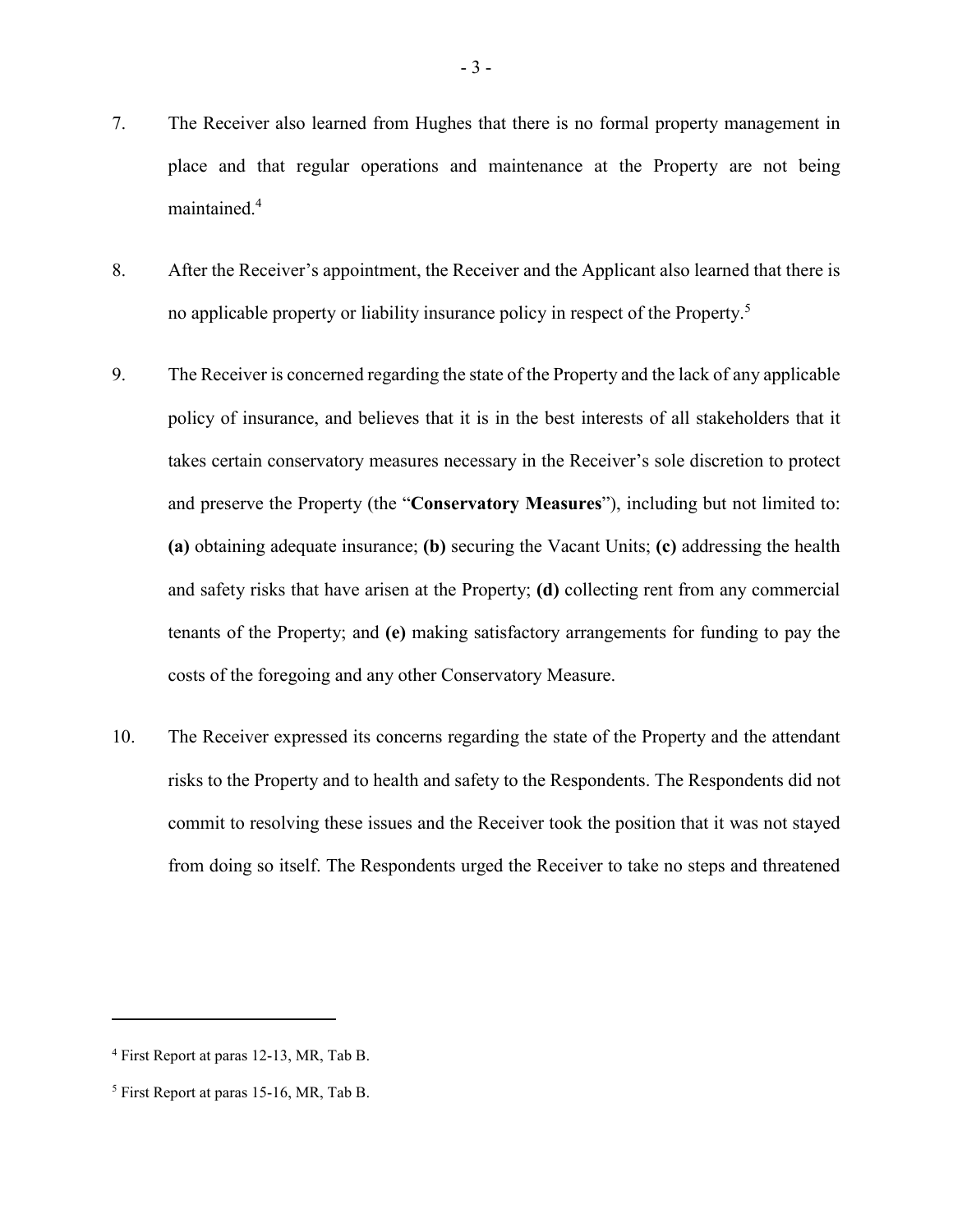to seek costs against the Receiver and its counsel if the Receiver proceeded to Court on the  $is <sub>6</sub>$ 

## **ISSUES & ARGUMENT**

- 11. The questions to be decided on this motion are:
	- (a) whether the Receiver has the power and authority to take the necessary Conservatory Measures, notwithstanding any appeal of the order appointing the receiver;
	- (b) alternatively, whether the Appointment Order should be varied given the new facts discovered about the Property, such that the Receiver has the power and authority to take the Conservatory Measures, notwithstanding any appeal of the order appointing the receiver.
- 12. Both questions should be answered in the affirmative.
- 13. These questions do not require this Court to determine whether  $s.193(a) (c)$  of the *Bankruptcy and Insolvency Act* (the " $BIA$ ")<sup>7</sup> applies to the issues raised in the Respondents' appeal.

## **A. Conservation Measures May Be Taken Notwithstanding Any Appeal**

14. When appointed, the Receiver had a duty to take possession of the Property and to care for it in a commercially reasonable manner. That obligation is ongoing. $8$ 

<sup>6</sup> Appendix 7 to the First Report (May 5, 2021, 10:39 am email from D. Ullman to A. Soutter), MR, Tab B7.

<sup>7</sup> [RSC 1985, c B-3.](https://www.canlii.org/en/ca/laws/stat/rsc-1985-c-b-3/latest/)

 $8$  *[BIA](https://www.canlii.org/en/ca/laws/stat/rsc-1985-c-b-3/latest/?searchUrlHash=AAAAAQADMjQ3AAAAAAE&offset=200)*, s.247(b).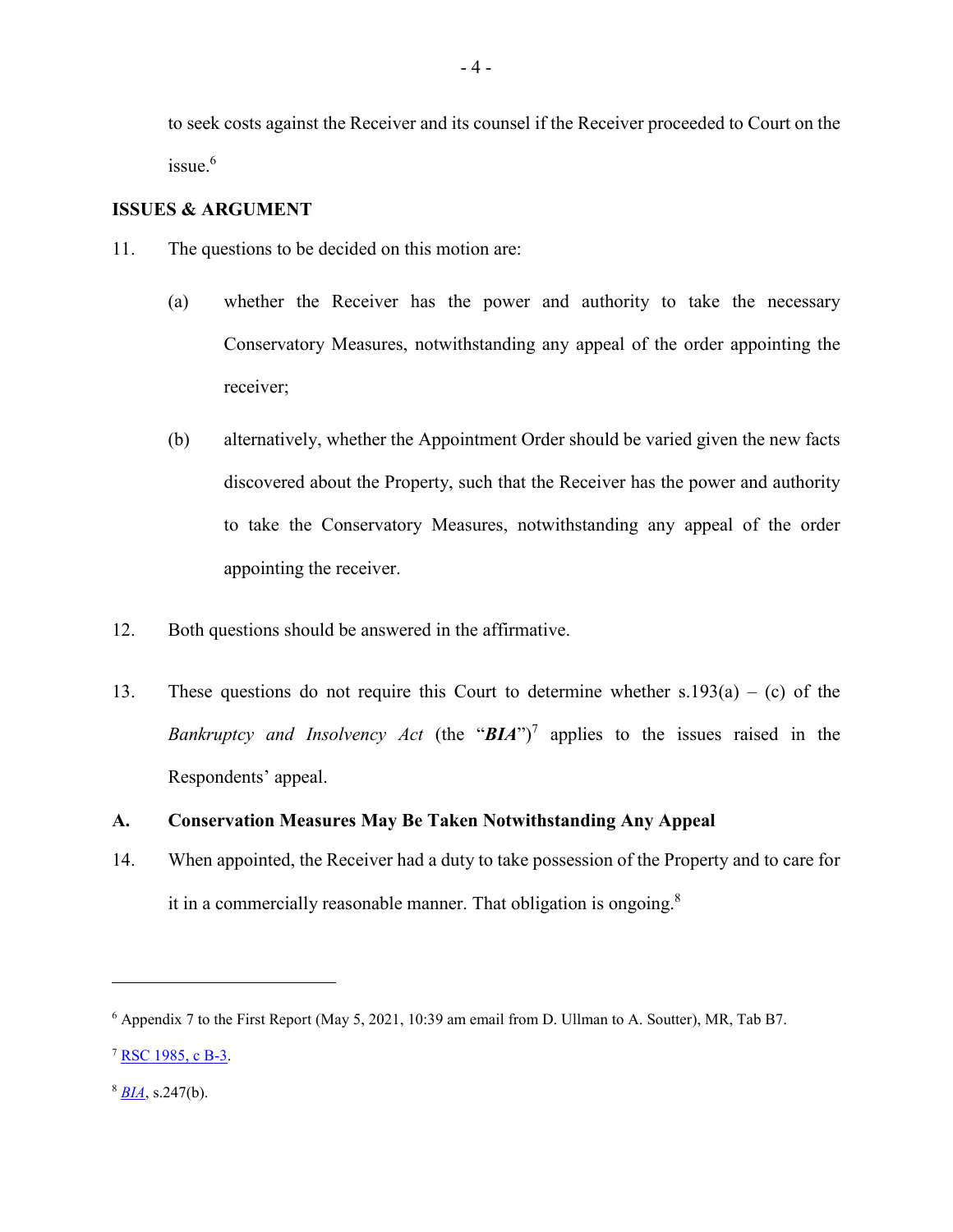- 15. The appeal of the order appointing a receiver does not serve to void the order, and a receiver can take conservatory measures in relation to property in its possession notwithstanding any appeal of the order appointing it. Indeed, it is the receiver's duty to do so, irrespective of whether the order appointing the Receiver may be stayed pending appeal.<sup>9</sup>
- 16. This power and obligation is analogous to that of a trustee in bankruptcy to preserve the bankrupt's assets (which vest in the trustee upon a successful bankruptcy application) notwithstanding the bankrupt's appeal: $10$

The execution of a receiving order contemplates the exercise by the trustee of the duties and powers vested in him under the Act. If the execution of the receiving order is stayed, it is logical that the exercise of those duties and powers is stayed. […] If before the notice of appeal is served the trustee has exercised certain powers and duties, he need not undo what he has already done. He cannot, however, take any further steps in carrying out the duties he has commenced. Nor can he commence carrying out any other duties. **There is one exception: the trustee has the duty and power to take conservatory measures in relation to the property in his possession irrespective of the stay.** (emphasis added)<sup>11</sup>

17. It must be noted that a 1922 decision of the Quebec Supreme Court, *Re Gilbert*,<sup>12</sup> stands as a lone decision to the contrary. In that case, the bankrupt appealed the receiving order made against him and the trustee sought directions regarding its rights and duties pending

<sup>9</sup> *[Royal Bank of Canada v Paulsen & Son Excavating Ltd](https://www.canlii.org/en/sk/skqb/doc/2012/2012skqb267/2012skqb267.html?resultIndex=2)*, 2012 SKQB 267 at paras 14-16 [*Paulsen*], leave to appeal ref'd 2012 SKCA 101; *[Royal Bank v Saskatoon Sound City Ltd](https://canlii.ca/t/gbbbl)* (1989), 77 CBR (NS) 127 at paras 14-15 (CA) [*Saskatoon Sound*].

<sup>10</sup> *[Saskatoon Sound](https://canlii.ca/t/gbbbl)* at paras 14-15, cited with approval by *[Greenbaum v Barreau du Québec](https://canlii.ca/t/1pb2v)*, 1994 CanLII 5823 at paras 15-16 (QCCA) [*Greenbaum*].

<sup>11</sup> *[Saskatoon Sound](https://canlii.ca/t/gbbbl)* at para 15, cited with approval in *Greenbaum* and *Paulsen*.

<sup>12</sup> *[Re Gilbert](https://nextcanada.westlaw.com/Document/I10b717ce458863f0e0440003ba0d6c6d/View/FullText.html?navigationPath=Search%2Fv1%2Fresults%2Fnavigation%2Fi0ad62d34000001798033c28b2ae2591d%3Fppcid%3D01ee1cd801304e1688c1399c7ed46151%26Nav%3DCAN_CASESWITHOUTDECISIONS%26fragmentIdentifier%3DI10b717ce458863f0e0440003ba0d6c6d%26parentRank%3D0%26startIndex%3D1%26contextData%3D%2528sc.Search%2529%26transitionType%3DSearchItem&listSource=Search&listPageSource=6a0138c1ddb5aaa6b427775157b72323&list=ALL&rank=1&sessionScopeId=d984b7ce7af8241b92daca82147985abebf7f237e892332c9c08ace4cb211f04&originationContext=Search%20Result&transitionType=SearchItem&contextData=%28sc.Search%29)* (1922), 3 CBR 485, 1922 CarswellQue 52 (QCSC).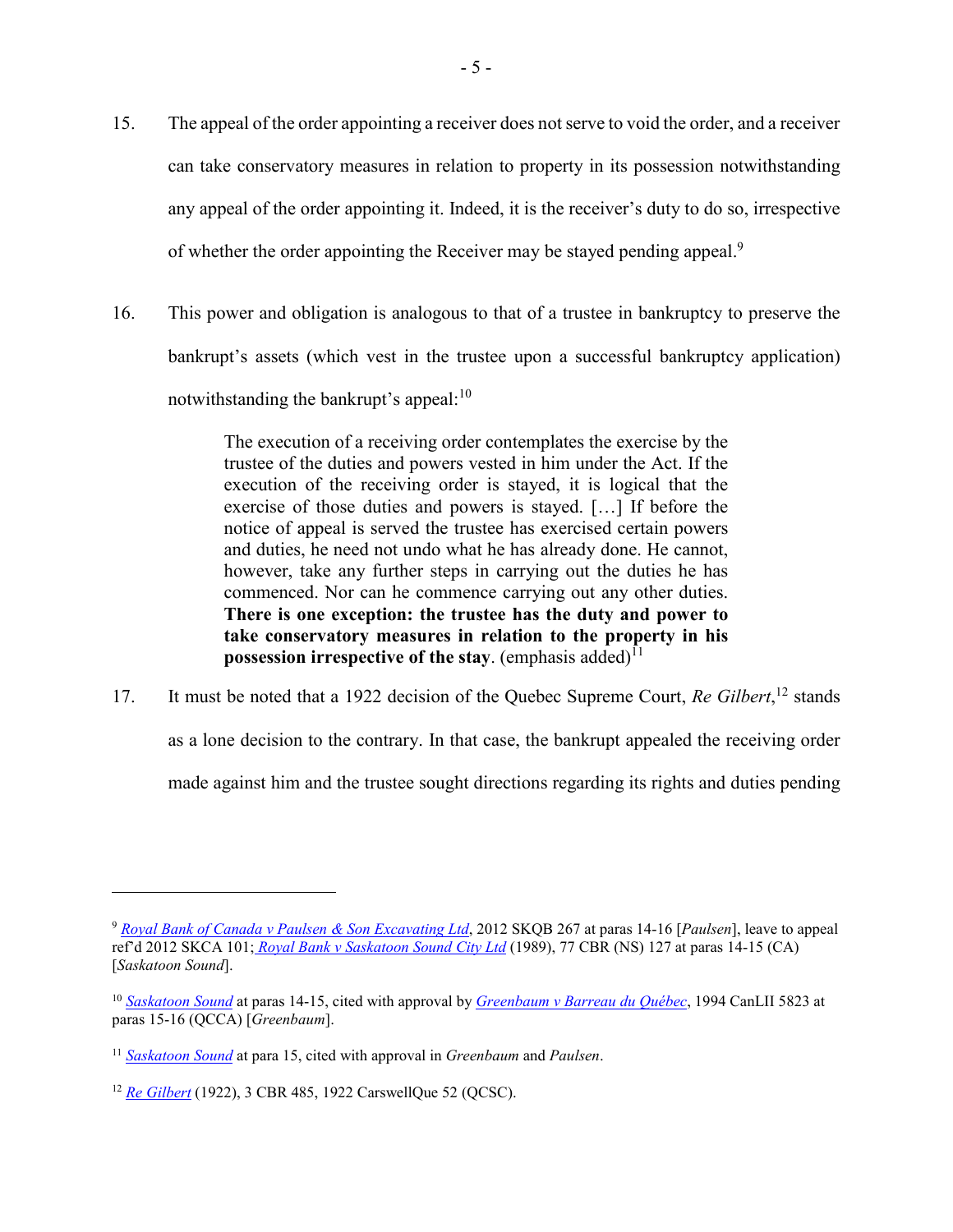appeal. The Court held that though the trustee remained vested with the bankrupt's property, the effect of the appeal was the suspension of the receiving order, and

the trustees may not in any way proceed to put the said order into effect or execution […] unless and until the Appellate Court shall have adjudicated the appeal; and the trustees may not perform acts of administration (even conservatory) unless for such acts of administration or others they be thereto authorized by the Court of King's Bench or by the Judges thereof in such cases as may be, as provided by  $law<sup>13</sup>$ 

- 18. *Re Gilbert* is distinguishable as there does not appear to have been any conservatory action needed in that case. The decision has also been overtaken by the Quebec Court of Appeal's 1994 decision in *Greenbaum*, which adopted the conclusion in *Saskatoon Sound* that conservatory measures can be taken notwithstanding any appeal. Alternatively, *Re Gilbert* provides that a trustee can seek authority to take conservatory steps from a Superior Court of Justice. That is what the Receiver is doing on this motion.
- 19. The authority of a court-appointed receiver to take steps to conserve a debtor's property notwithstanding any appeal is consistent with its duty as a fiduciary to the debtor and its creditors, and with the purposes of the *BIA*, including that the *status quo* should be preserved pending appeal.

## **B. Alternatively, the Appointment Order Should Be Varied**

20. Judges of the Superior Court have the inherent jurisdiction to order provisional execution of an order under the *BIA* notwithstanding any appeal therefrom.<sup>14</sup>

<sup>13</sup> *[Re Gilbert](https://nextcanada.westlaw.com/Document/I10b717ce458863f0e0440003ba0d6c6d/View/FullText.html?navigationPath=Search%2Fv1%2Fresults%2Fnavigation%2Fi0ad62d34000001798033c28b2ae2591d%3Fppcid%3D01ee1cd801304e1688c1399c7ed46151%26Nav%3DCAN_CASESWITHOUTDECISIONS%26fragmentIdentifier%3DI10b717ce458863f0e0440003ba0d6c6d%26parentRank%3D0%26startIndex%3D1%26contextData%3D%2528sc.Search%2529%26transitionType%3DSearchItem&listSource=Search&listPageSource=6a0138c1ddb5aaa6b427775157b72323&list=ALL&rank=1&sessionScopeId=d984b7ce7af8241b92daca82147985abebf7f237e892332c9c08ace4cb211f04&originationContext=Search%20Result&transitionType=SearchItem&contextData=%28sc.Search%29)* at para 13.

<sup>14</sup> *[Computershare Trust Company of Canada v Beachfront Developments Inc and Beachfront Realty Inc](https://www.canlii.org/en/on/onsc/doc/2010/2010onsc4833/2010onsc4833.html?autocompleteStr=Computershare%20Trust%20Company%20of%20Canada%20v%20Beachfront%20Developments%20Inc%20and%20Beachfront%20Realty%20Inc%2C%20&autocompletePos=1&searchUrlHash=AAAAAQABNAAAAAAB&offset=1000)*, 2010 ONSC 4833 at para 4 (Commercial List) [*Beachfront Developments*]; *[Century Services Inc v Brooklin Concrete](https://canlii.ca/t/1k31s)  [Products Inc](https://canlii.ca/t/1k31s)* (2005), 10 CBR (5<sup>th</sup>) 169, 2005 CanLII 9668 at para 5 (ONSC).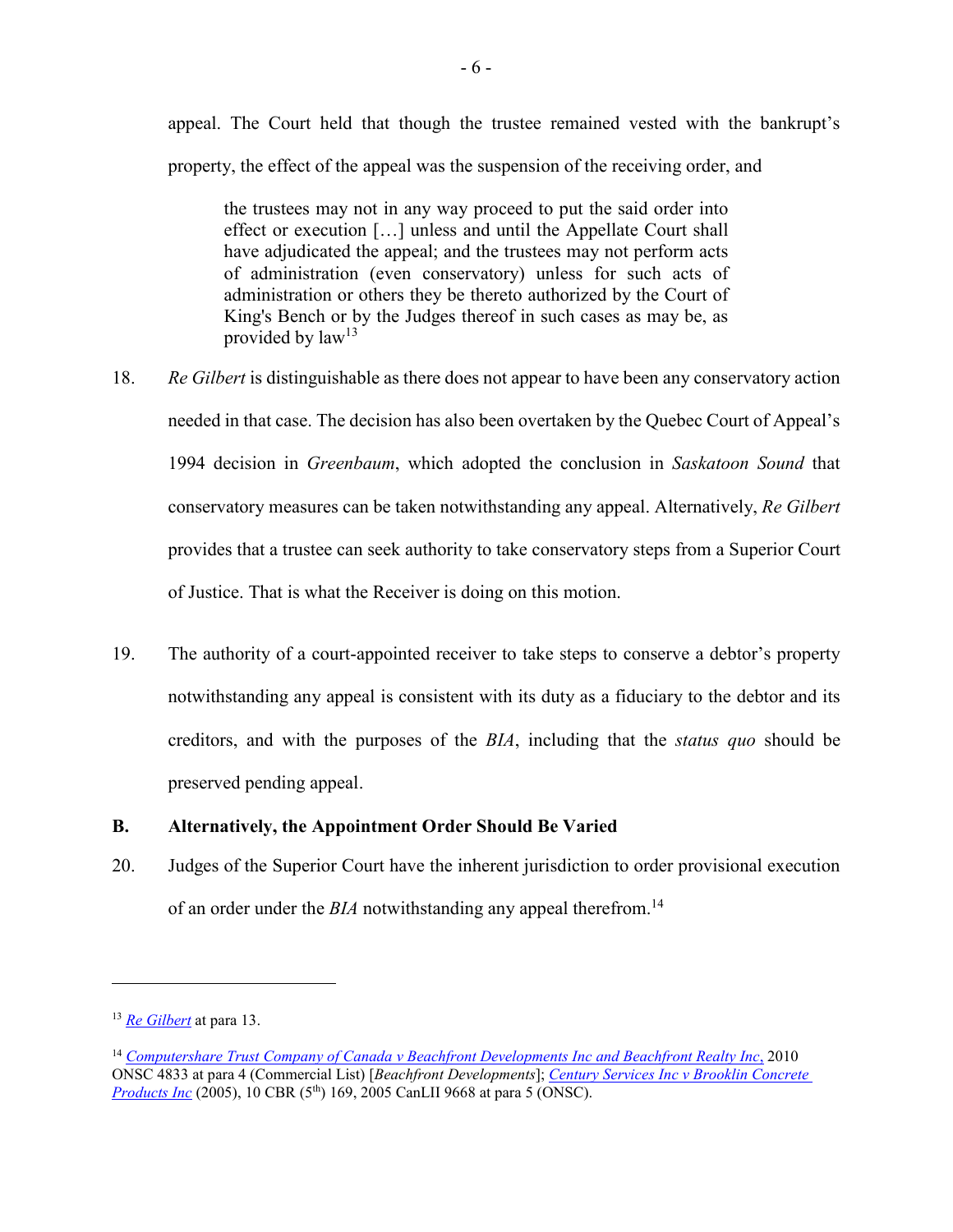- 21. A party may bring a motion to vary an order on the ground of facts arising or discovered after the order was made.<sup>15</sup> In this case, the Receiver and the Applicant discovered that the Property was not vacant land as the application materials led this Court to find.<sup>16</sup>
- 22. To the contrary, upon attending at the Property, the Receiver discovered the presence of the Units, and that the Vacant Units were dilapidated, infested with mould, and appeared to have been accessed by unknown persons, possibly from a nearby homeless shelter.
- 23. Justice Newbould's decision in *Beachfront Developments* is on point. In that case the respondents appealed an order authorizing the receiver to take steps to sell property. Following service of a notice of appeal, the receiver brought a motion to have Newbould J's order provide that it is subject to provisional execution notwithstanding the appeal. In granting that relief, Newbould J held that given the need to protect the value of the asset under receivership, and given the potential for delay in having the appeal heard, it was just to permit the receiver to take certain steps (eg. marketing the property, but not selling it) to prevent the deterioration of the property's value.<sup>17</sup>
- 24. A similar risk of the deterioration in the Property's value exists in this case:
	- (a) the Vacant Units are being vandalized and accessed by unknown persons;
	- (b) the Vacant Units are also already damaged and infested with mould;

<sup>15</sup> Rule 59.06(2)(a) of the *[Rules of Civil Procedure](https://www.ontario.ca/laws/regulation/900194)*, RRO 1990, Reg 194.

<sup>16</sup> *2615333 Ontario Inc v Central Park Ajax Developments Phase 1 Inc. et al* (April 15, 2021), Toronto CV-20- 006512299-00CL at para 4 (ONSC Commercial List).

<sup>17</sup> *[Beachfront Developments](https://www.canlii.org/en/on/onsc/doc/2010/2010onsc4833/2010onsc4833.html?autocompleteStr=Computershare%20Trust%20Company%20of%20Canada%20v%20Beachfront%20Developments%20Inc%20and%20Beachfront%20Realty%20Inc%2C%20&autocompletePos=1)* at paras 4, 13 and 18-19.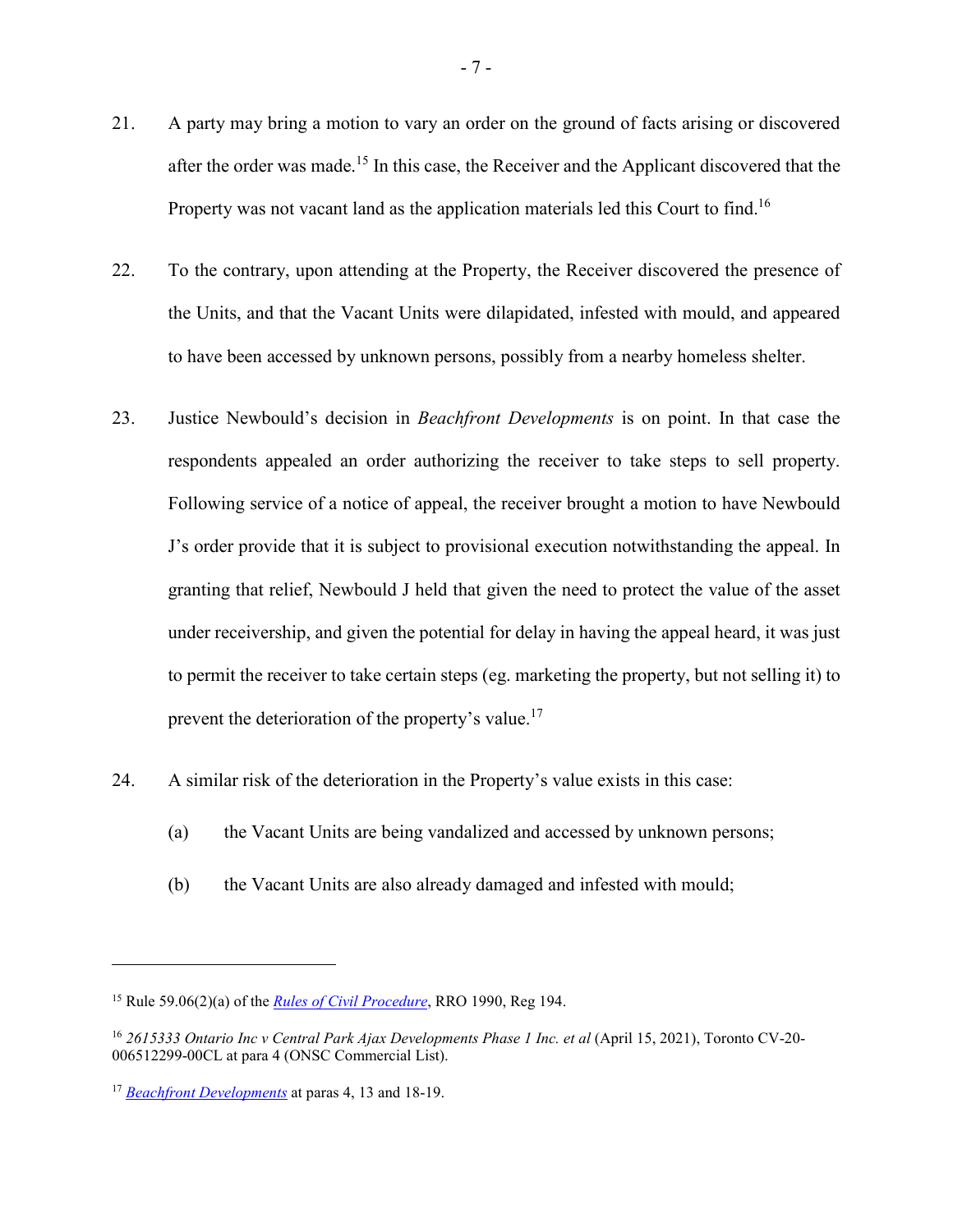- (c) the tenants of the Units have been paying, and may continue to pay, rent to Hughes, another tenant who allegedly has unsecured claims against the Respondents; and
- (d) there is no adequate insurance in place in respect of the Property.

## **C. No Stay of the Appointment Order Pending Appeal**

- 25. The relief sought on this motion does not require consideration of whether the Appointment Order has been stayed by the Respondents' appeal because:
	- (a) even if there was a stay, the receiver is still empowered to take conservatory measures; or alternatively,
	- (b) this Court has the inherent jurisdiction to vary the Appointment Order to provide for provisional execution notwithstanding any appeal.
- 26. In any event, however, the Appointment Order is not stayed pending appeal. The Ontario Court of Appeal has confirmed that "there is no automatic right to appeal from an order appointing a receiver".<sup>18</sup> It must be determined that the appeal falls within one of s.193(a) – (d) of the *BIA* before there is any appeal, failing which the Court of Appeal must grant leave pursuant to s.193(e) of the *BIA*.
- 27. Section 193 of the *BIA* provides,

 $\overline{a}$ 

193 Unless otherwise expressly provided, an appeal lies to the Court of Appeal from any order or decision of a judge of the court in the following cases:

(a) if the point at issue involves future rights;

<sup>18</sup> *[Business Development Bank of Canada v Pine Tree Resorts Inc](https://www.canlii.org/en/on/onca/doc/2013/2013onca282/2013onca282.html?autocompleteStr=Business%20Development%20Bank%20of%20Canada%20v%20Pine%20Tree%20Resorts%20Inc%2C%20&autocompletePos=1&searchUrlHash=AAAAAQACMTIAAAAAAQ&offset=0)*, 2013 ONCA 282 at para 12 [*Pine Tree*].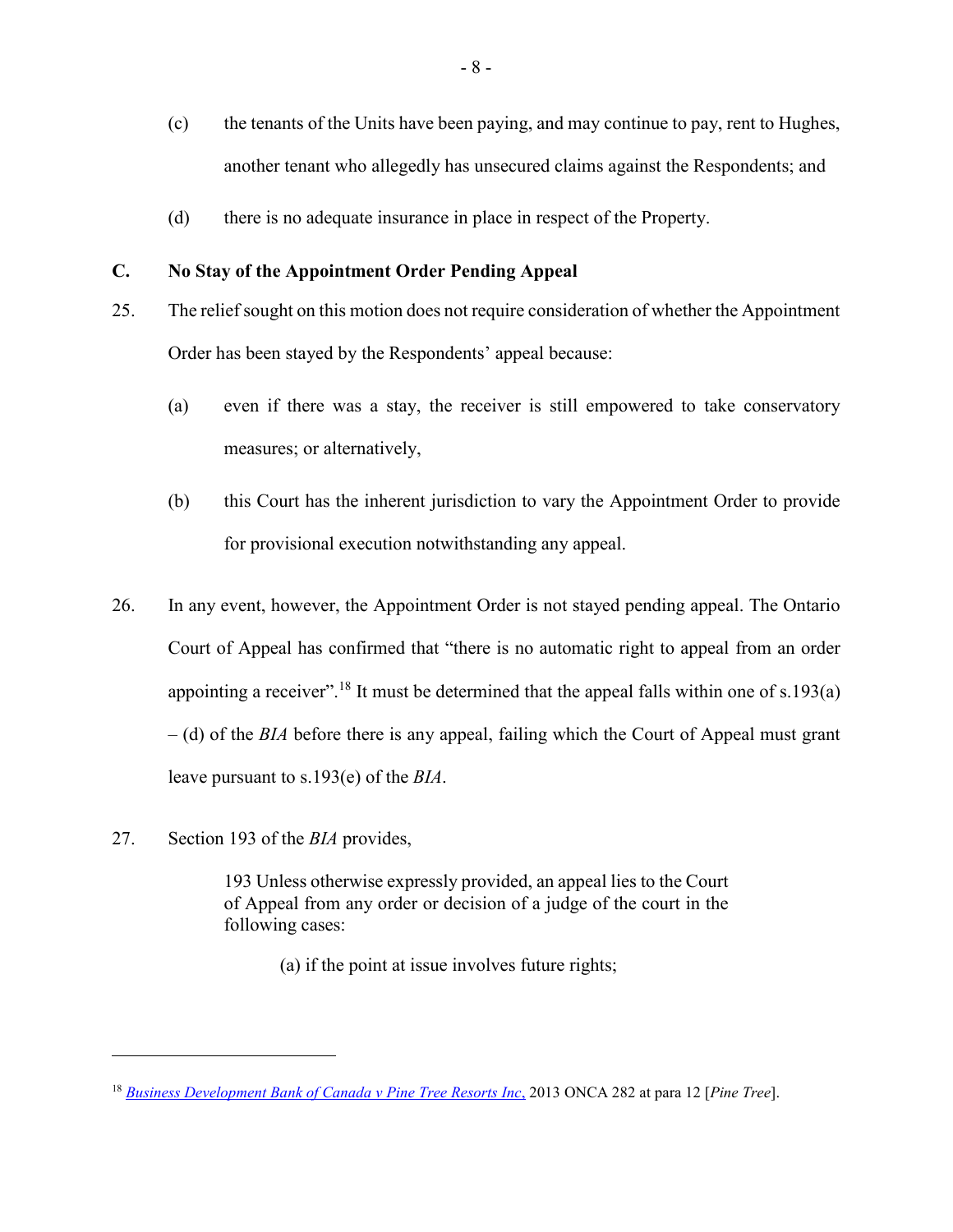(b) if the order or decision is likely to affect other cases of a similar nature in the bankruptcy proceedings;

(c) if the property involved in the appeal exceeds in value ten thousand dollars;

(d) from the grant of or refusal to grant a discharge if the aggregate unpaid claims of creditors exceed five hundred dollars; and

(e) in any other case by leave of a judge of the Court of Appeal.

- 28. Because of the broad nature of the stay imposed by s.195 of the *BIA*, the rights of appeal without leave under s.193 "must be clearly applicable",<sup>19</sup> and narrowly construed.<sup>20</sup>
- 29. Section 193(a) of the *BIA* does not apply to the appeal. "Future rights" are future legal rights, not procedural or commercial (dis)advantages that may accrue from the order challenged on appeal.<sup>21</sup> They are rights which come into existence in the future (as opposed to presently existing rights which may be exercised in the future). $22$
- 30. The Respondents' appeal does not involve future legal rights. Insofar as it relates to rights conferred upon Ajax in the Appointment Order, the appeal invokes only procedural or commercial issues, not "future rights" as that term is used in s.193(a) of the *BIA*.
- 31. Section 193(b) of the *BIA* does not apply to the appeal. An order is likely to "affect other cases of a similar nature" in the proceeding where the decision will likely affect another

<sup>19</sup> *[Re Robson](https://nextcanada.westlaw.com/Document/I10b717d3e01e63f0e0440003ba0d6c6d/View/FullText.html?navigationPath=Search%2Fv1%2Fresults%2Fnavigation%2Fi0ad62d3400000179803279692ae258bc%3Fppcid%3D399db10cd94844f69906bee8c881bc21%26Nav%3DCAN_CASESWITHOUTDECISIONS%26fragmentIdentifier%3DI10b717d3e01e63f0e0440003ba0d6c6d%26parentRank%3D0%26startIndex%3D1%26contextData%3D%2528sc.Search%2529%26transitionType%3DSearchItem&listSource=Search&listPageSource=577d3200a2321d3739a3bbfca0323892&list=ALL&rank=1&sessionScopeId=d984b7ce7af8241b92daca82147985abebf7f237e892332c9c08ace4cb211f04&originationContext=Search%20Result&transitionType=SearchItem&contextData=%28sc.Search%29)*, 2002 CarswellOnt 1052 at para 5 (CA).

<sup>20</sup> *[B&M Handelman Investments Limited v Drotos](https://www.canlii.org/en/on/onca/doc/2018/2018onca581/2018onca581.html?autocompleteStr=B%26M%20Handelman%20Investments%20Limited%20v%20Drotos&autocompletePos=2&searchUrlHash=AAAAAQACMjcAAAAAAQ&offset=700)*, 2018 ONCA 581 at paras 27-28.

<sup>21</sup> *[Pine Tree](https://www.canlii.org/en/on/onca/doc/2013/2013onca282/2013onca282.html?autocompleteStr=Business%20Development%20Bank%20of%20Canada%20v%20Pine%20Tree%20Resorts%20Inc%2C%20&autocompletePos=1&searchUrlHash=AAAAAQACMTUAAAAAAQ&offset=0)* at para 15.

<sup>22</sup> *[Shaver-Kudell Manufacturing Inc v Knight Manufacturing Inc](https://www.canlii.org/en/on/onca/doc/2021/2021onca202/2021onca202.html?autocompleteStr=Shaver-Kudell%20Manufacturing%20Inc%20v%20Knight%20Manufacturing%20Inc&autocompletePos=4&searchUrlHash=AAAAAQACMjYAAAAAAQ&offset=0)*, 2021 ONCA 202 at para 26.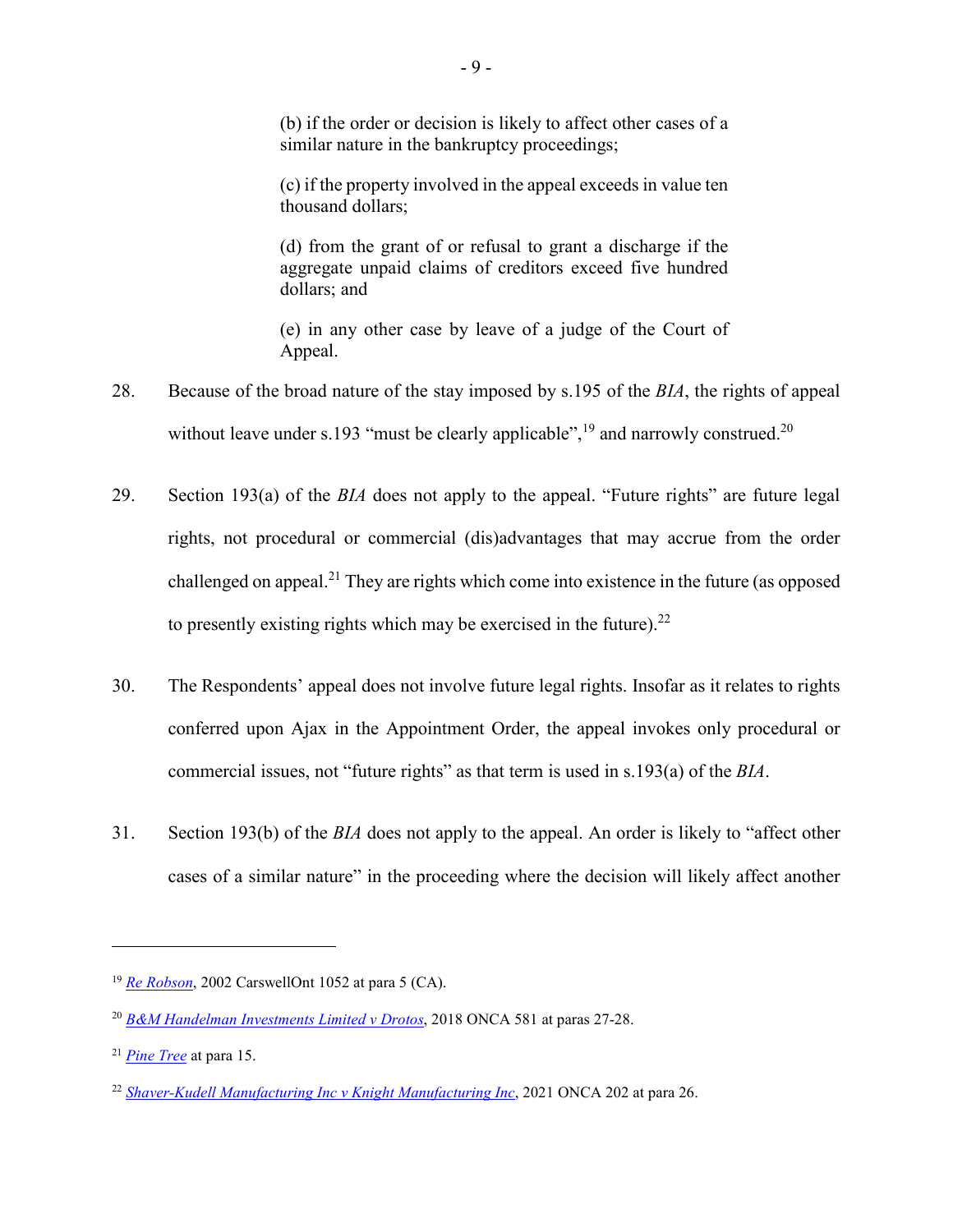case raising the same or similar issues in the same proceeding.<sup>23</sup> The potential to affect other cases of a similar nature has been acknowledged, for example, where an order was made permitting the disclaimer of certain pre-sale contracts in a condominium development, when other pre-sale contracts existed and might yet be disclaimed.<sup>24</sup>

- 32. There will be no other orders "of a similar nature" in this proceeding, as there will only be one order appointing a receiver in this proceeding.
- 33. Section 193(c) of the *BIA* does not apply to the appeal. Orders appointing receivers do not bring into question the value of the property, they simply appoint a court officer to preserve and monetize that property subject to court approval.<sup>25</sup>
- 34. Section 193(d) of the *BIA* has no application here.
- 35. The Respondents have not obtained leave to appeal. Without a determination of whether  $s.193(a) - (d)$  applies, or leave to appeal being granted by the Court of Appeal, there is no stay of the Appointment Order as a result of the Respondents' appeal.<sup>26</sup>

## **CONCLUSION & ORDER SOUGHT**

36. The Receiver has the authority to take the Conservatory Measures, notwithstanding any appeal – that principle is consistent with the duty imposed on trustees in bankruptcy in similar situations. Alternatively, the Receiver should be expressly given such authority

<sup>26</sup> *[Re Robson](https://nextcanada.westlaw.com/Document/I10b717d3e01e63f0e0440003ba0d6c6d/View/FullText.html?navigationPath=Search%2Fv1%2Fresults%2Fnavigation%2Fi0ad62d3400000179803279692ae258bc%3Fppcid%3D399db10cd94844f69906bee8c881bc21%26Nav%3DCAN_CASESWITHOUTDECISIONS%26fragmentIdentifier%3DI10b717d3e01e63f0e0440003ba0d6c6d%26parentRank%3D0%26startIndex%3D1%26contextData%3D%2528sc.Search%2529%26transitionType%3DSearchItem&listSource=Search&listPageSource=577d3200a2321d3739a3bbfca0323892&list=ALL&rank=1&sessionScopeId=d984b7ce7af8241b92daca82147985abebf7f237e892332c9c08ace4cb211f04&originationContext=Search%20Result&transitionType=SearchItem&contextData=%28sc.Search%29)*.

<sup>23</sup> *[Buduchnist Credit Union Limited v 2321197 Ontario Inc](https://www.canlii.org/en/on/onca/doc/2019/2019onca588/2019onca588.html?autocompleteStr=Buduchnist%20Credit%20Union%20Limited%20v%202321197%20Ontario%20Inc&autocompletePos=1&searchUrlHash=AAAAAQACMTMAAAAAAQ&offset=1000)*, 2019 ONCA 588 at para 13.

<sup>24</sup> *[Forjay Management Ltd v Peeverconn Properties Inc](https://www.canlii.org/en/bc/bcca/doc/2018/2018bcca188/2018bcca188.html?resultIndex=1&searchUrlHash=AAAAAQACNDAAAAAAAQ&offset=400)*, 2018 BCCA 188 at para 40.

<sup>25</sup> *[Pine Tree](https://www.canlii.org/en/on/onca/doc/2013/2013onca282/2013onca282.html?autocompleteStr=Business%20Development%20Bank%20of%20Canada%20v.%20Pine%20Tree%20Resorts%20Inc&autocompletePos=1&searchUrlHash=AAAAAQACMTcAAAAAAQ&offset=0)* at para 17.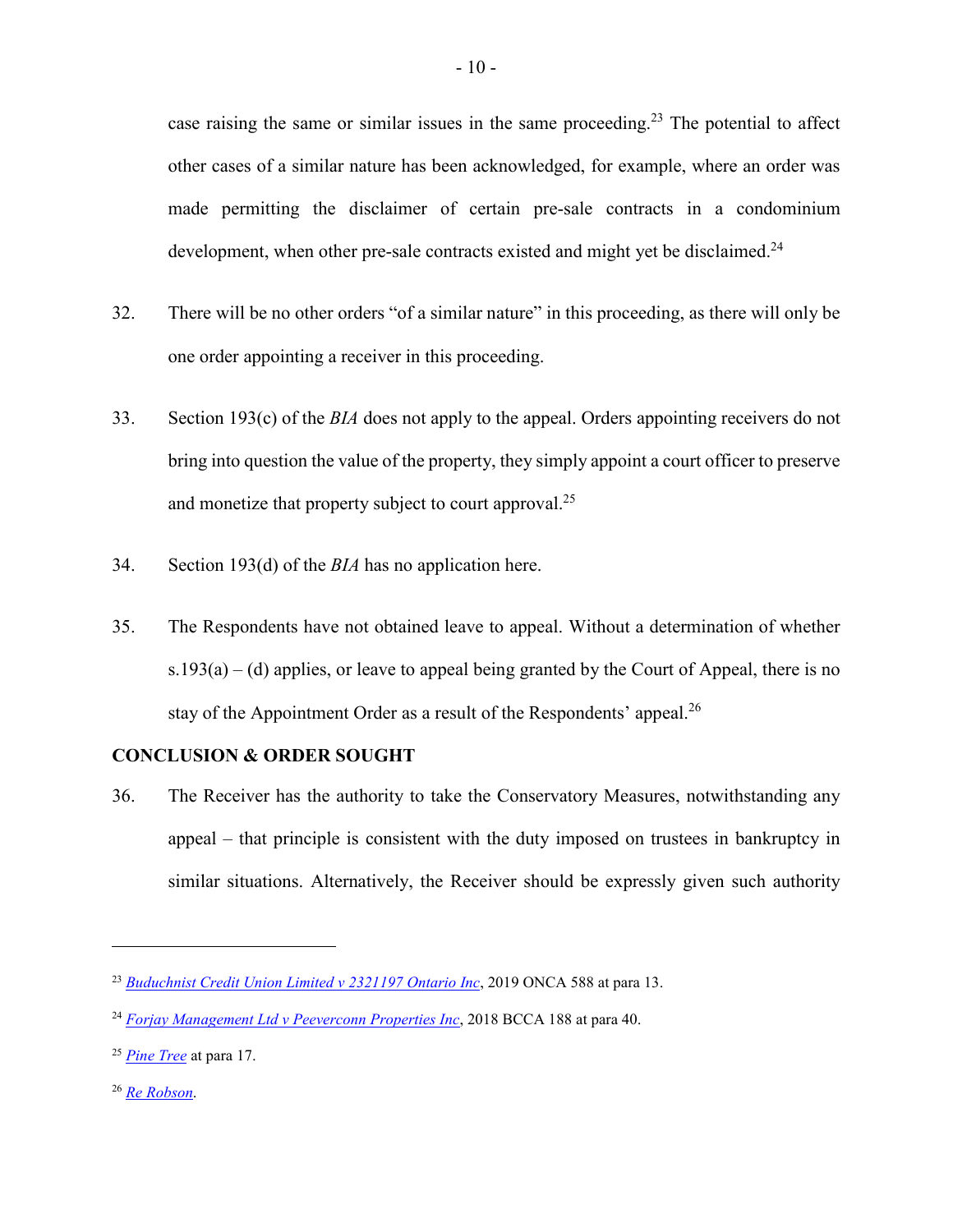given the risk to health and safety and to deterioration of the Property, issues which the Respondents seem intent on ignoring.

37. The Receiver and the Applicant respectfully request that this Court make an order substantially in the form of the draft order enclosed in their Motion Record.

ALL OF WHICH IS RESPECTFULLY SUBMITTED this 18<sup>th</sup> day of May, 2021.

**Thornton Grout Finnigan LLP**, lawyers for the Receiver, **and Garfinkle Biderman LLP**, lawyers for the Applicant